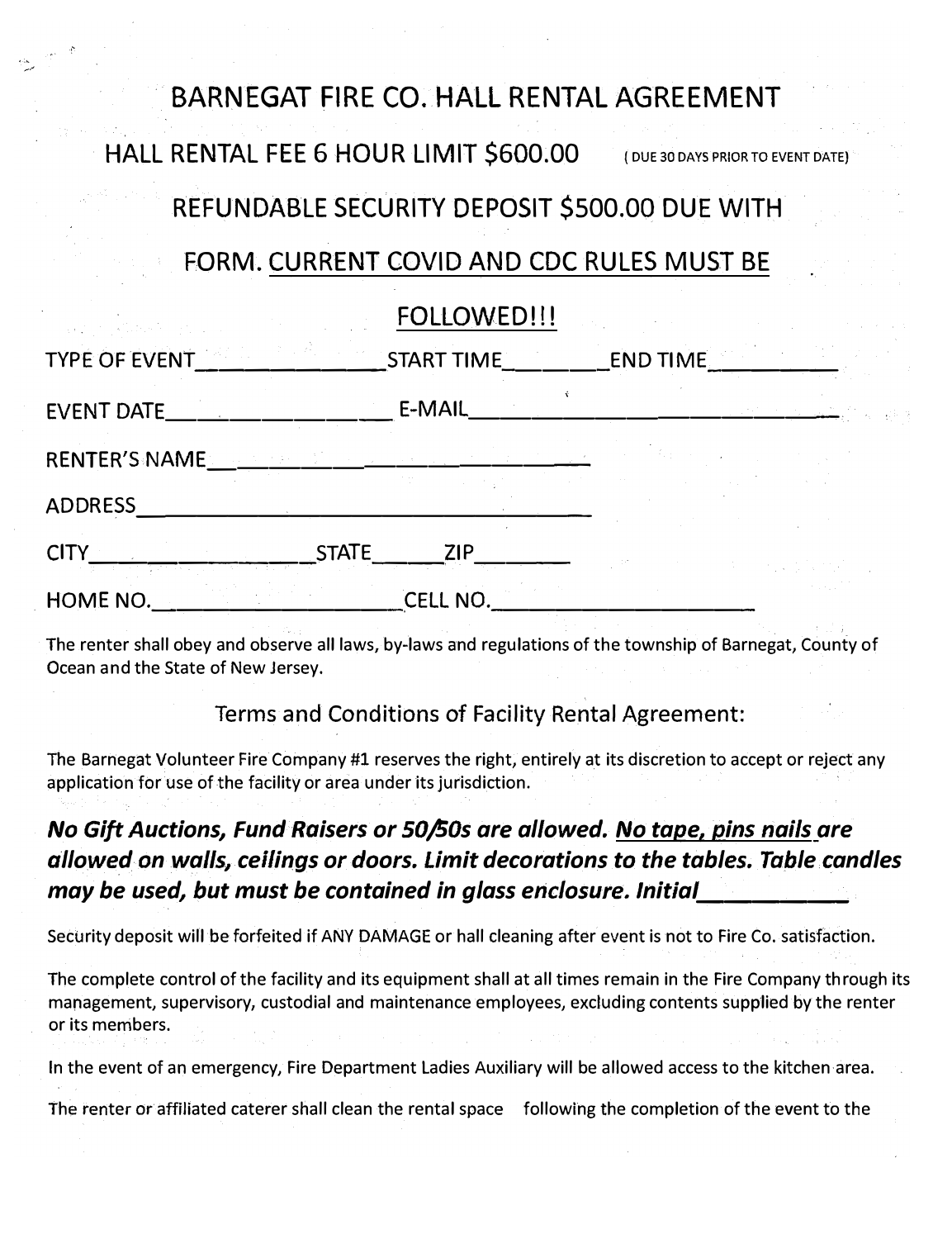satisfaction of the Barnegat Fire Company #l. Inspection will be done the following morning of the event.

The renter is responsible for setting up, and taking down, and putting away chairs and tables and attending to floors unless other arrangements are made. Please do not drag tables across floor!

The renter is responsible for arranging catering service, and additional furniture, linens, cutlery, china, food ice, and all materials necessary for event.

The Barnegat Fire Company prior to rental will clean the rental hall in its entirety in accordance with its standard practices. '

It is further agreed that the Barnegat Fire Company #1. Reserves the right to terminate this agreement, claim all costs of the breach against the renter, to prosecute or suspend or to penalize the renter or representatives. for violations of the conditions herein.

#### **The renter shall insure:**

The maximum number of persons using the facility shall not exceed the approved capacity of the facility in use {120) persons, or current CDC rules in effect!

That law and order is preserved.

That the type of program or entertainment provided during the lease by the renter shall at all times conform *to* local ordinances in the Township of Barnegat and the State of New Jersey.

Amplified music may be permitted with prior consent from the Fire Company.

#### **Confetti is not allowed on the premises.**

Parking is permitted in rear of building or nearby municipal parking lots.

During the event and at the end of event, all trash must be removed from the kitchen, bathrooms, and other areas of the facility that was used. All trash and trash bags are to be placed in the dumpster behind firehouse. Trash bags and cans will be supplied by Fire Company as a convenience. The exterior ofthe firehouse should be checked for any trash, cigarette debris and damage.

Any broken glass, food or beverage spills that may result in personal injury or damage to the facility or furnishings are attended to immediately.

Any and all items brought in for the event, shall be removed from the facility by the end of event, unless expressly noted to the hall manager.

Alcohol can be served, but **not sold** I

It is the responsibility of the renter to insure that persons under the age of 21 are not served alcohol of any kind.

It is also recommended that a bartender be hired for events serving alcohol. The renter and his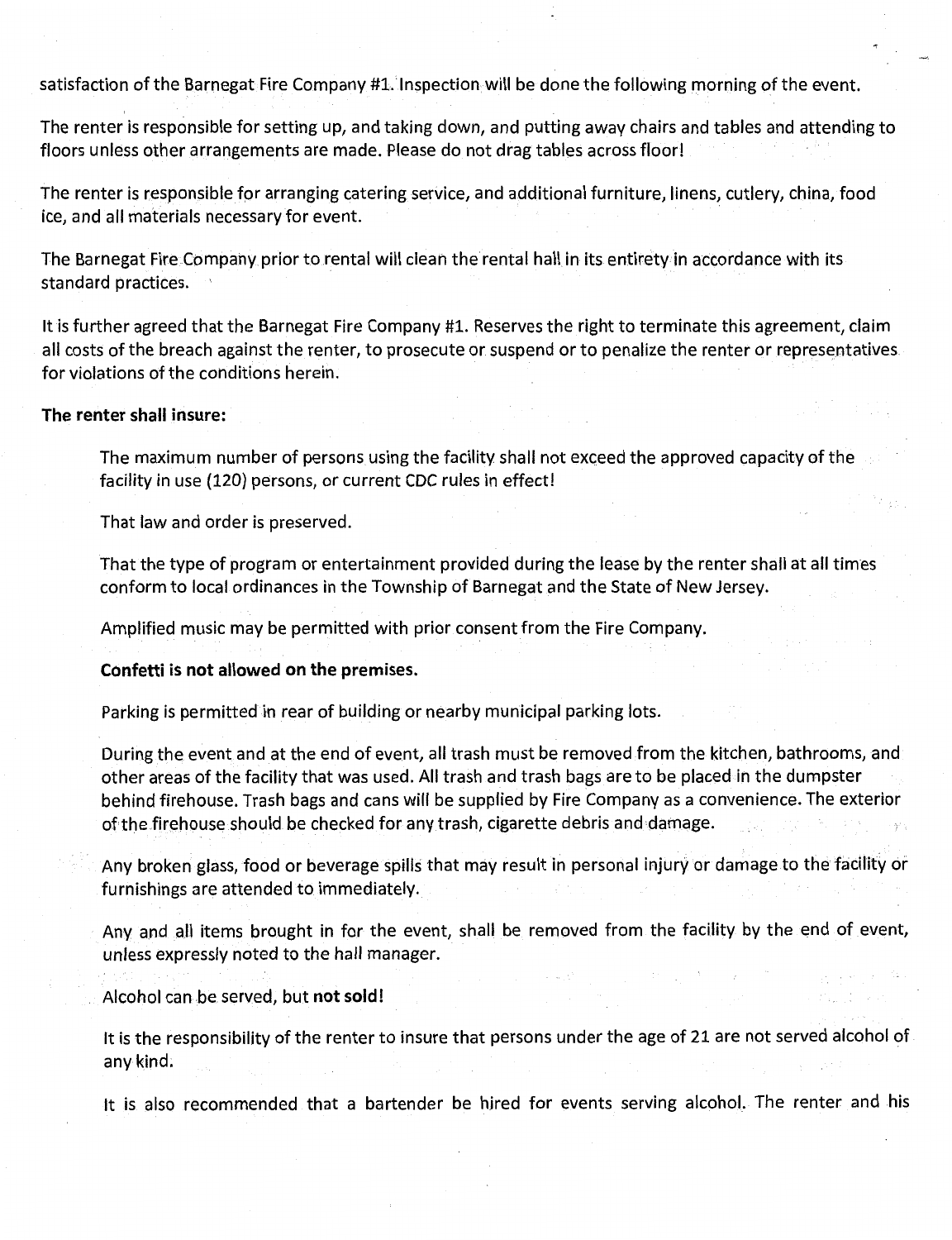assistants and or delegates insure that no drunkenness is caused or brought about through the operation of the event, also to ensure safe departure of the guests.

The renter is liable for injuries to third-party actions if guest is served alcohol while visibly intoxicated.

Smoking is **NOT PERMITTED** in any part of building, including rest rooms I

The Barnegat Volunteer Fire Company #1 is not responsible for broken, lost orstolen items of renter or guests.

The renter is responsible for conduct of all persons, to include: caterers, DJ's entertainment and other independent contractors entering the building during terms of agreement.

The renter and guests are permitted to use hall, kitchen and hallway. ACCESS TO OTHER PARTS OF BUILDING IS NOT PERMISSABLE! (GAME ROOM, TRUCK BAYS AND OFFICES ARE RESTRICTED AREAS TO FIREFIGHTERS ONLY.)

DO NOT leave children unattended. DO NOT allow children to run **inside building or parking lot** to play in for safety reasons.

If you prefer not to clean hall and put away tables and chairs, an arrangement can be made for cleaning for an additional charge of \$200.00. Fee must be paid with hall rental fee due.

Accept **Decline** 

 $\mathcal{A}^{\mathcal{A}} \rightarrow \mathcal{A}^{\mathcal{A}} \rightarrow \mathcal{A}^{\mathcal{A}} \mathcal{A}^{\mathcal{A}} \rightarrow \mathcal{A}^{\mathcal{A}} \mathcal{A}^{\mathcal{A}} \rightarrow \mathcal{A}^{\mathcal{A}}$ 

그 사람은 우리 그의 회사를 보고 말했다.

--------- ----------

**As we are located in a residential area, music/noise must be within the hall and at a minimum after 10:00 PM.**

The renter is responsible for any and all damage to fire company property inside or outside of building. Any damage to fire company property, security deposit will be forfeited, and any damage incurred that exceeds the security amount will be billed to the renter.

The security deposit can be paid in cash or check, if paid by check the date will be secured once check has cleared bank. The renter may cancel a rental without penalty up to **30 days in advance** of rental date. Any cancellation less than **30 days of rental date,** will result in the renter forfeiting the full \$500.00 security deposit. A \$25.00 fee will be charged for any returned check from bank.

Security deposit will be refunded by Fire Co. check within 30 days after your event. only if the following conditions are satisfied:

All chairs and tables put away

Floors swept and mopped (with water only)

Spills wiped up

Lights off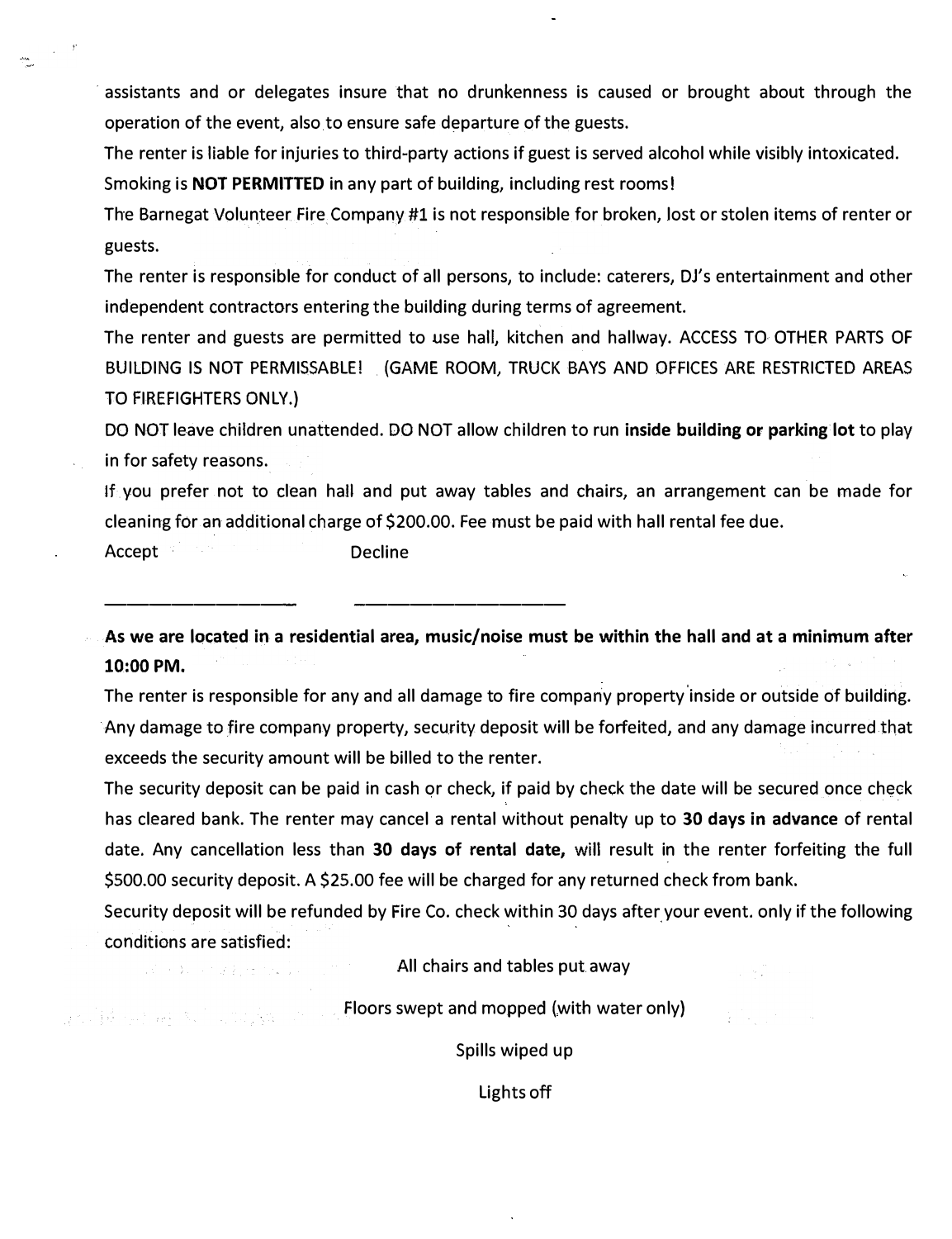No property damage

All garbage bags placed in dumpster

### **Barnegat Volunteer Fire Company #1 Release Form**

agree to accept full responsibility for the rental of the hall at Barnegat Fire Company #1.

I agree that no one under the age of twenty one (21) will be given or consume any type of alcoholic beverages while in attendance of my function.

I understand that any person who is found to be intoxicated to the point that he/she be in danger to himself/herself, others, or the Fire Company will be turned over to the local Police Dept. for prosecution.

Any attendee of my event, who consumes alcoholic beverages, is my responsibility until the time they safely reach their destination.

I understand that should a representative of the Fire Co. find anyone in violation of this agreement during the rental, the rental may be terminated immediately by the Fire Co. resulting in the loss of rental fee and security deposit. The Fire Co will not be held liable for any other contracts for: catering, entertainment, food and or beverages.

I agree that I am responsible for all attendees to my function at the Barnegat Fire Company #1 and release the Barnegat Fire Co. #1 of any liability for those persons at the event, and until they reach their next destination after the event that occurred at the Barnegat Fire Co. #1 hall.

I have read and understand the above rules and regulations for the rental of the Barnegat Fire Co. #1 hall rental agreement.

extending the state of the state of the state of the state of the state of the state of the state of the state of the state of the state of the state of the state of the state of the state of the state of the state of the Date \_\_\_\_\_\_\_\_\_ 20 \_\_

**All hall rentals will be booked/scheduled on a first come first serve basis.** 

**A refundable security deposit is required at time of rental to secure date.** 

**(See "Security Deposit") section for terms and conditions for additional information.**